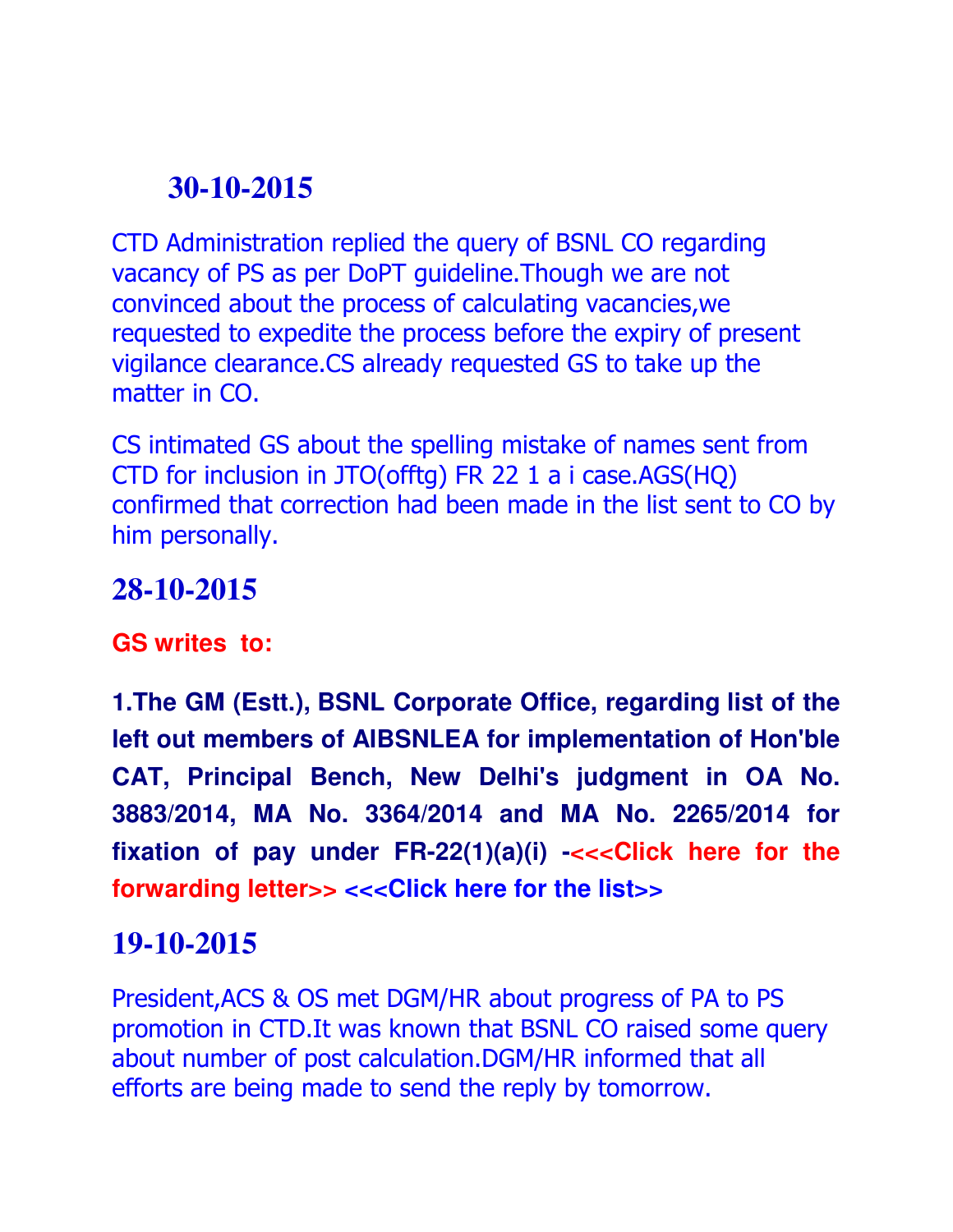We informed that the duration of CVO format will expire on 10th November.Hence efforts to be made that the matter is solved within that deadline to avoid further delay.

### **19-10-2015**

At TB in the call of FORUM a mass meeting was organised in demand of PLI during lunch hours.All constituents of FORUM paticipated.On behalf of AIBSNLEA/CTD President supported the demand in his deliberation.A delegation met CGM/CTD and apprised our demand to BSNL CO.

# **17-10-2015**

CS writes to CGM/CTD about resentment due to discrimination of forwarding application of lady JAO to BSNL CO

(see the letter)

## **16-10-2015**

#### **Congratulations !**

**AIBSNLEA's consistent efforts yielded results in getting released the Recruitment Rules of JTO (Telecom) 2014. BSNL Corporate Office today notified the Recruitment Rules of JTO (Telecom) 2014. <<<Click here for order>>>> This has paved the way for regularization of Officiating JTOs and LICE for filling the vacant posts of JTOs. AIBSNLEA will continue its efforts for early regularization of Officiating JTOs and notification of the LICE for filling the vacant posts of JTOs.**

**AIBSNLEA's consistent efforts yielded results in getting released the orders regarding regularization of Officiating JTOs as per the provisions of the New Recruitment Rules of Junior Telecom Officers (Telecom)-2014. BSNL Corporate**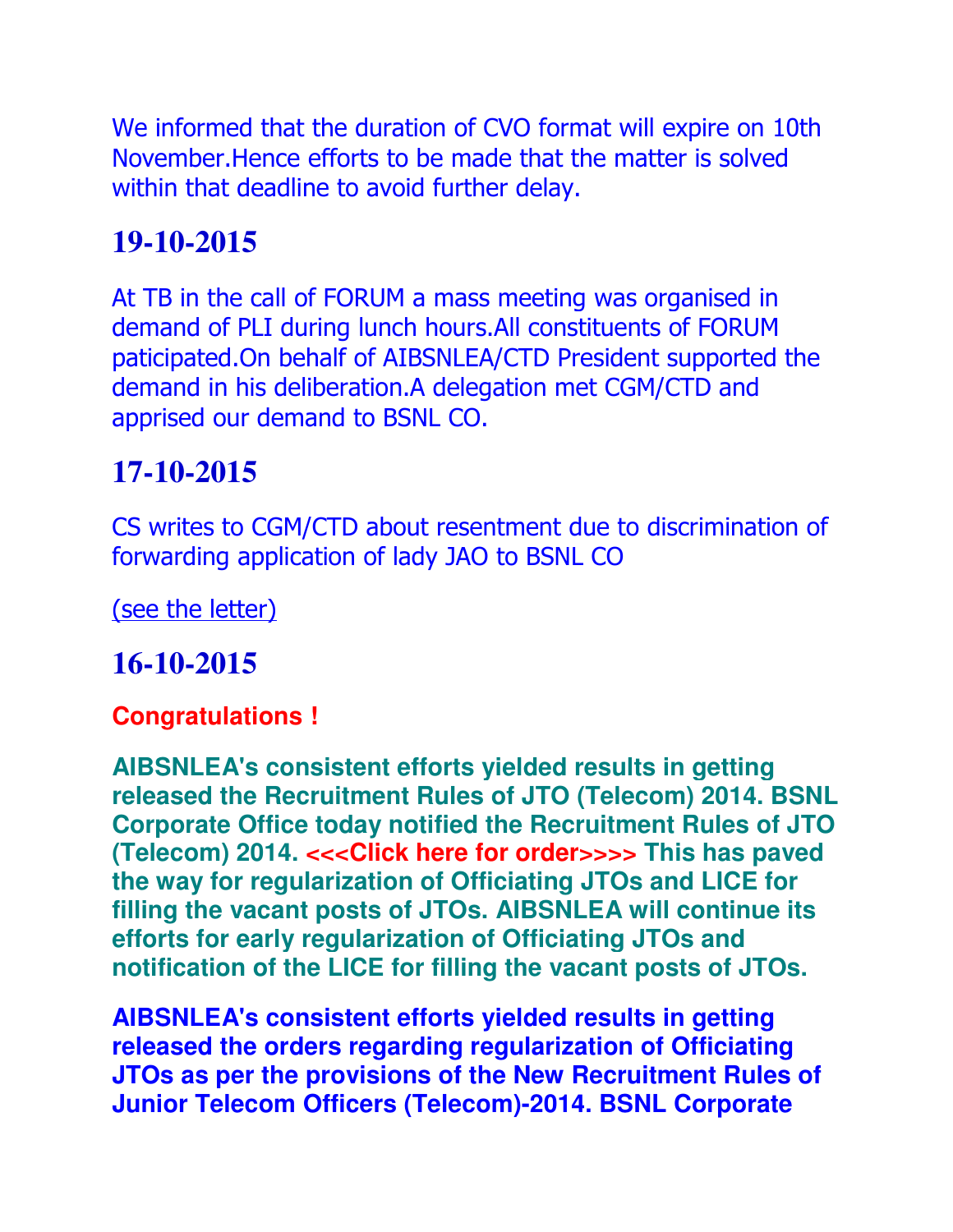**Office issued the necessary orders in this regard**  $<<$  **Click here for letter>>>> All the Branch Secretaries are requested to pursue the case in their respective Circle/SSA so that the regularization process of the Officiating JTOs is completed in a time bound manner.**

**CS/CTD has immediately communicated to CGM/CTD in this regard for early arrangement of training within the circle (click to see letter)**

# **16-10-2015**

**Congratulations ! AIBSNLEA's consistent efforts yielded results in getting released the Recruitment Rules of JTO (Telecom) 2014. BSNL Corporate Office today notified the Recruitment Rules of JTO (Telecom) 2014. <<<Click here for order>>>> This has paved the way for regularization of Officiating JTOs and LICE for filling the vacant posts of JTOs. AIBSNLEA will continue its efforts for early regularization of Officiating JTOs and notification of the LICE for filling the vacant posts of JTOs.**

# **14-10-2015**

CS,ACSs,BS/West met GM(West) Sri Omprakash at his chamber at BE college Exch on 13-10-2015.We welcomed him with flower & sweets.As he served CTD previously we hope that he will be able to cope up with the situation and develop West to a new high.We apprised him about the recent incident in Rishra.He assured that the situation will be taken care of.We also shared some experience of his work as GM/TD Ranchi. We expresed our commitment to extend every justified help for the development of West Area.Some problems of BKP & North area were also discussed.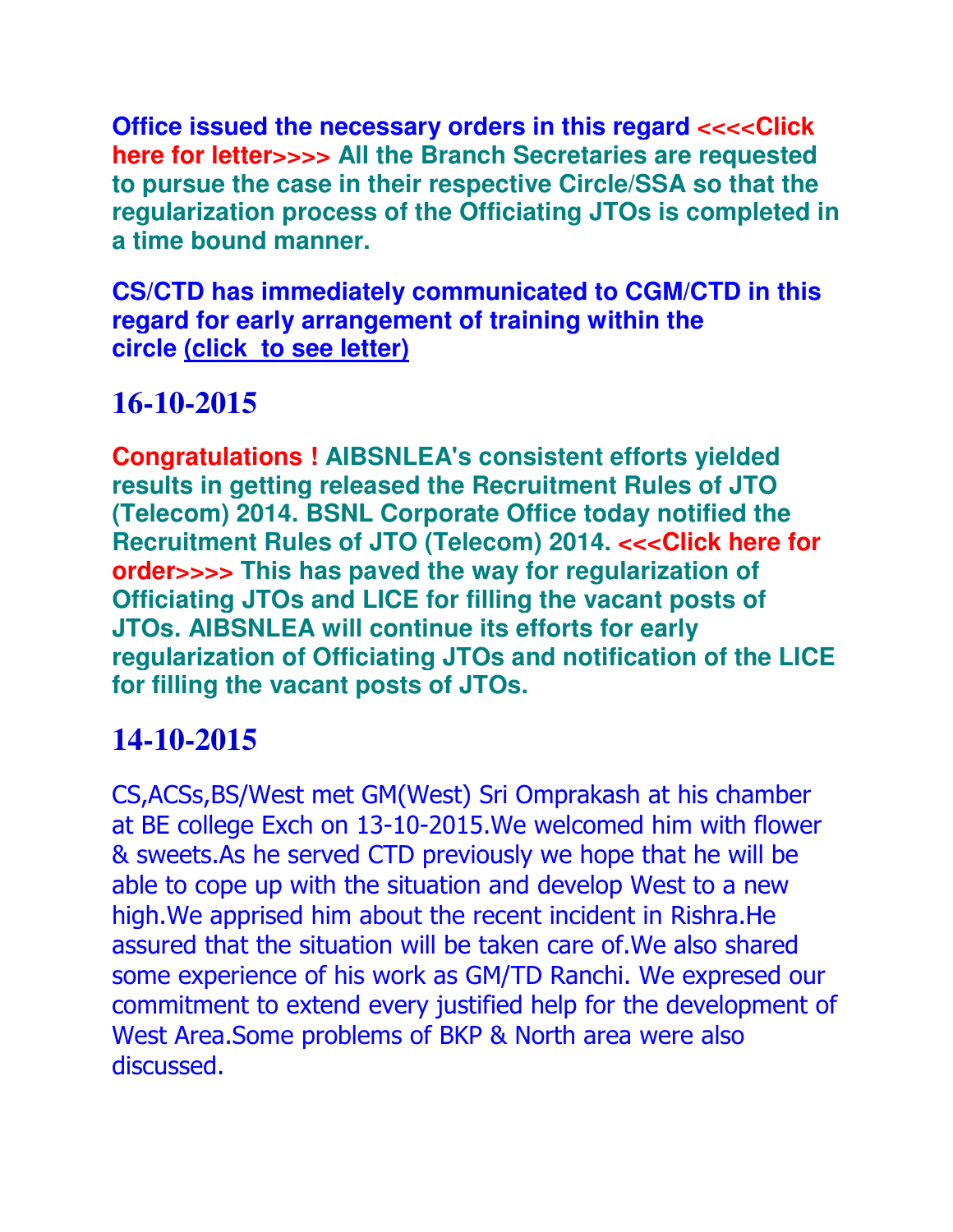# **13-10-2015**

A section of job contract labours gheraoed Sri A K Kolay SDE/Rishrah our ACS yesterday on 12/10/2015 for their demands.the gherao continued upto 9-30 PM.During gherao he tried to contact DE,Area Manager but their phone were switched off.They did not come solve the matter.Ultimately CS intimated the matter to GM(West) & with his kind intervention the gherao was withdrawn.We strongly condemn this irresponsible act especially when to controlling officer is not at all responsible.At the same time we also alarmed at the unbecoming behaviour of higher officers.

We want to thank GM(West) for his prompt intervention & request to look into the matter so that it will not recur in future.

### **09-10-2015**

CS writes to CGM/CTD regarding opening of cash counter at Entally Exch. (see here)

CS writes to CGM/CTD regarding recovery of overpayment of JAO 2010 batch.(see here)

CS writes to GM(Fin) regarding posting of JAO in different units.(see here)

#### **08-10-2015**

CS,President & OS attended the meeting of FORUM/CTD at BSNLEU Union room on 07-10-2015.Discussions were held about development of CTD.Our views were expressed by CS as follows: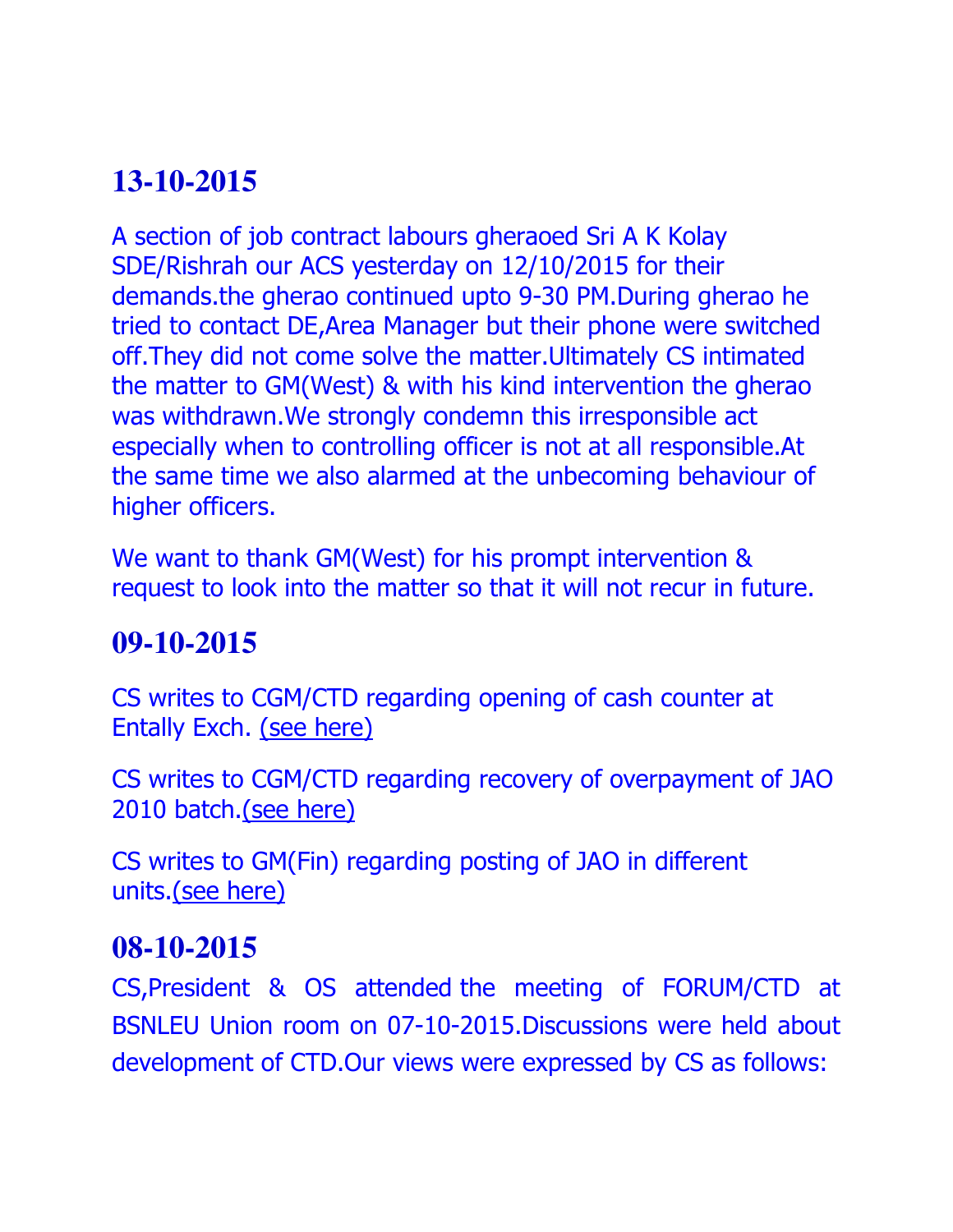1.Enforcement of Discipline & Punctuality:In CTD punctuality in attendance,discipline in discharging duty & execution of work in a time bound manner is to be enforced in every level starting from highest authority to the lowest worker in order to rescue CTD from distress.

2.FORUM's Role as leader: It is evident that CTD management is failing consistently to uplift the position.In this juncture FORUM can & should play a vital role.We can share the experience of our fellow comrades of different association/union in other profit making circles like Kerala,Odisha,AP etc and try to implement here in CTD.

3.Quickness in fault clearance: It is often observed from the statistics shown that CTD is lagging in same day/24 hrs fault clearance very much.Within CTD some areas like Srirampur,Bidhannagar doing well but some areas like South ,Jadavpur,Central are backward.FORUM may organise knowledge sharing amongs the areas to improve the situation.More emphasis should be given on same day fault clearance.

4.Motivational Meeting:FORUM should organise gate meeting,group meeting,seminar etc to motivate executives & non executives in the mass level to come forward with initiative to save the CTD with enthusiasm.Let us take it as a challenge of our own.

5.Role of HR section in CTD:It is noticed in the recent past that the role of HR section of CTD is poor. Often it is seen that much time being lapsed for taking a simple decision.It is dampening our spirit.GM/HR in particular is not playing his role as a vertical head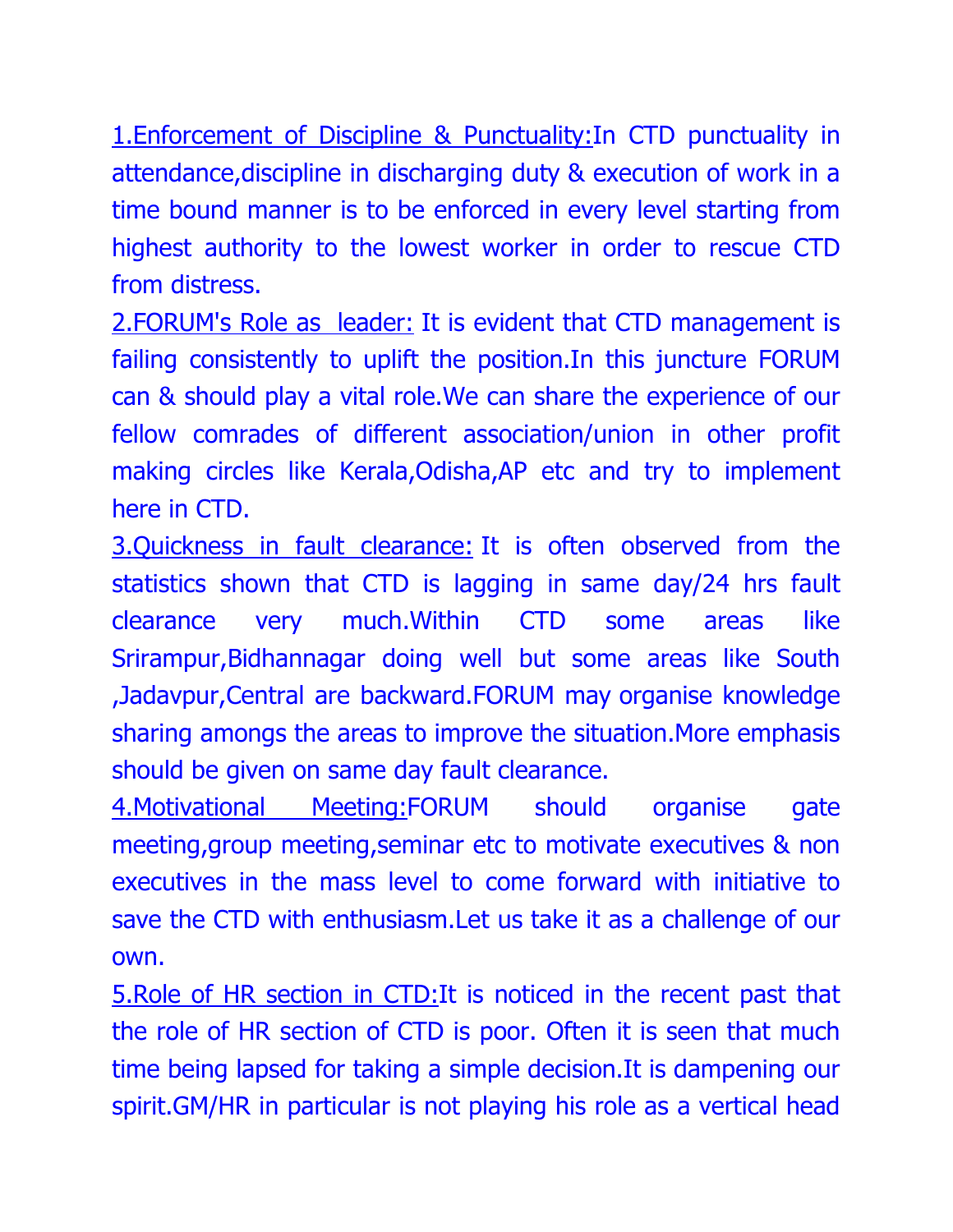properly despite several proposal.He is avoiding to hear forom the leaders of FORUM.Regarding implementation of ERP no meeting organised,no training imparted,nothing has been discussed with FORUM.As s result of it workers are suffering & the field executives are getting accused without any fault of them.In our opinion it is a conspiracy to mislead the workers make a confrontation between executives & non executives.FORUM should take note of this & act accodingly.

6.NGN implementaion: Regarding implementation of NGN project again th e management is showing unplanned & whimsical attitude.Some places good exchanges are proposed to be replaced,some places after erection of switch again it was uprooted.Now it has been known that NGN cannot support ISDN PRI/BRI channel hence we have to maintain the old exch also until & unless there is a modification from the maker.It will increase the expenditure.FORUM is expected to look into this. 7.Condition of Cable: We all know that cable condition of CTD is not in a good shape.There are some paper core cable also.In this condition we cannot provide satisfactory service to the customers despite of modernisation of equipment indoor.KMC authority is objecting long cable laying without signing MOU.GM(Tx) is entrusted with the responsibility.But till now nothing has been done.Without replacing the old cable in a planned manner we cannot extend the facility to the customer and every modernisation will go in vain. FORUM should emphasize in this field.

8.Sales & Marketing: It is learnt from different circles which are making profit their maximum staff are deputed in the S & M field.On the contrary CTD has no strong S & M section.Previously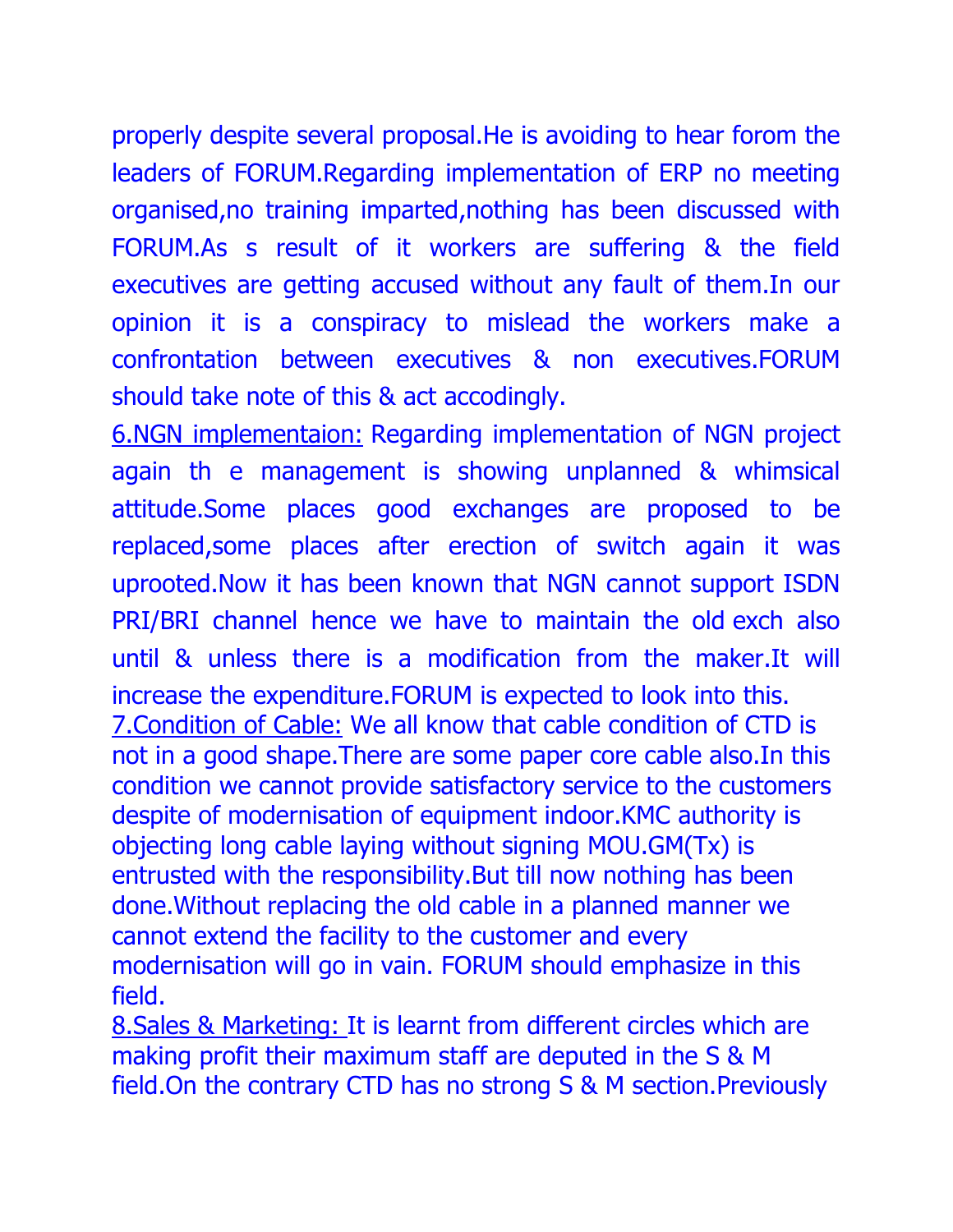there were three DGM posts in S & M which has bee reduced to one at present.In Area also Marketing section is printing posters only in actual.We should plan and demand preparation of strong S & M without which CTD will lose its visibility and as a result our customer base will be decaying.

9.Monthly Meeting of FORUM: FORUM should demand regular monthly meeting with the CTD management on the development issues only.Before that FORUM should sit together to review & finalise proposals.

### **07-10-2015**

**Meeting with Director (HR), BSNL Board: A meeting was held with the representatives AIBSNLEA under the chairmanship of Director (HR). From management side GM (Pers), GM (Estt), Addl GM (SR), Jt. GM (Pers), DGM (Admn.), DGM (Estt.) were present along with Director (HR) and from AIBSNLEA side, GS, FS, AGS (HQ), were present in the meeting. We requested Dir (HR) to review the progress on the agenda items of the earlier meetings held on 15.09.2015, 16.07.2015 and 04.08.2015. Records of discussion on the issues is as under:**

**1. Superannuation benefits to Direct Recruited executives as per the provision of sub-rule (23) of rule 37A of CCS pension rule and as per DPE guidelines. BSNL should contribute 12% of Basic + DA as Superannuation Benefits in respect of Direct Recruits and the effective date of implementation of Superannuation benefits of BSNL Recruited Employees must be 01.10.2000.**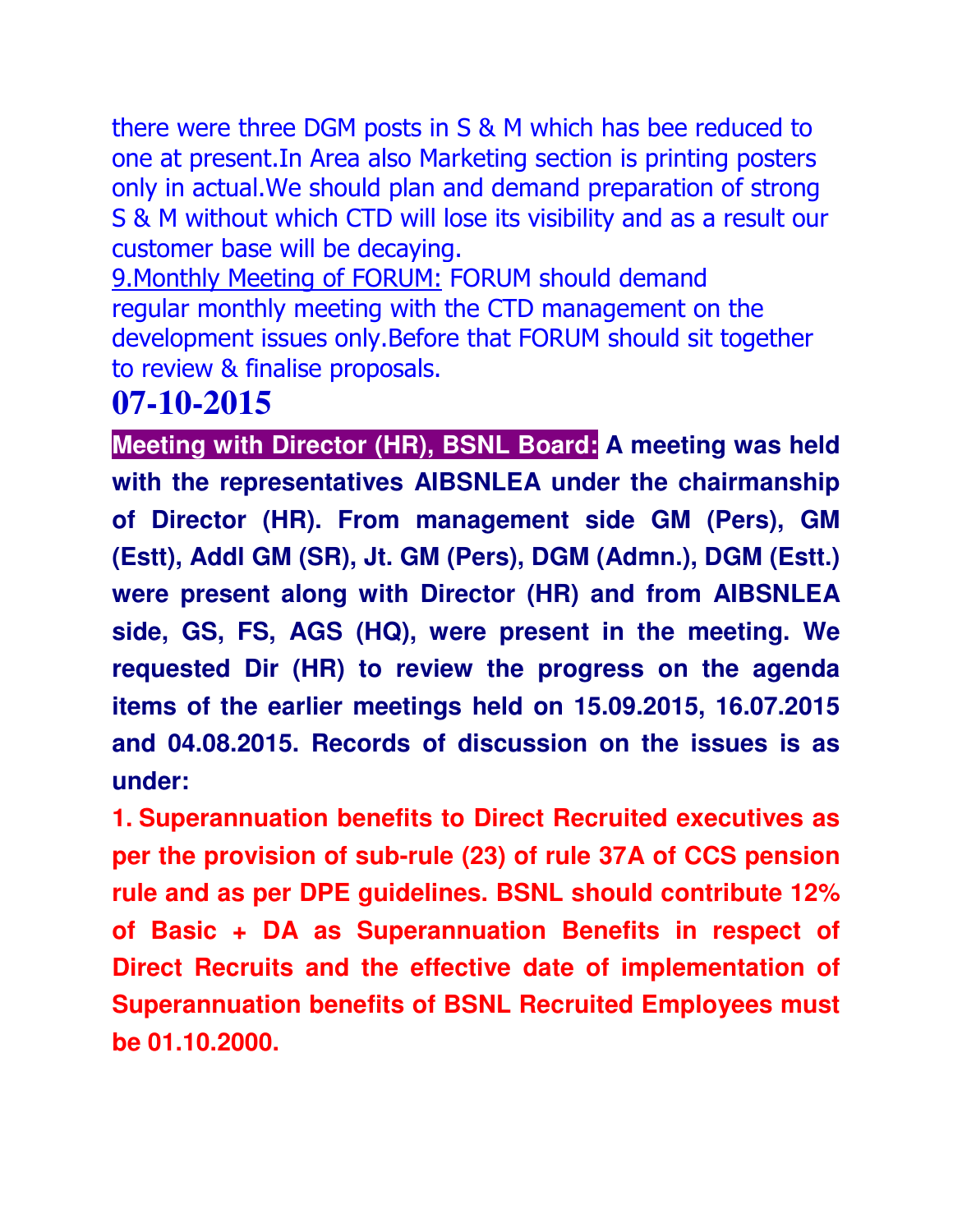**Director (HR) further informed that matter has been reexamined based on the feedback given by the Association and a revised proposal is being mooted to BSNL Management Committee shortly to increase the contribution from 3% to 6%. We continued to demanded 12% contribution as per DPE guidelines.**

**2. Some issues related to Executive promotion policy (EPP) needs immediate settlement in addition to CPSU cadre hierarchy and first time bound promotion after 4 years of service in all these cases: Dir (HR) mentioned that the committee headed by ED (NB) will shortly submit the recommendations.**

**a. Time bound promotion from E-5 to E-6 to the DGMs promoted from Gr."B" Executives: Director (HR) directed GM (Pers) to put up the case in next board meeting positively delinking it from HR Plan after the approval of the competent authority.**

**b. Date of effect of Implementation of revised upgraded IDA Pay Scales for the Executives w.e.f. 1.10.2000 on notional basis: GM (Pers) informed that the matter is under consideration to GM (Estt). Director (HR) directed GM (Estt) to clear the case immediately and to put up her within 7 days' time for consideration.**

**c. Amendment in BSNL MSRRs of EE (Civil/Electrical/Arch): We extended our sincere thanks to Director (HR) for getting approval of the BSNL Board on allowing Diploma holder SDE (C/E) having 10 years technical**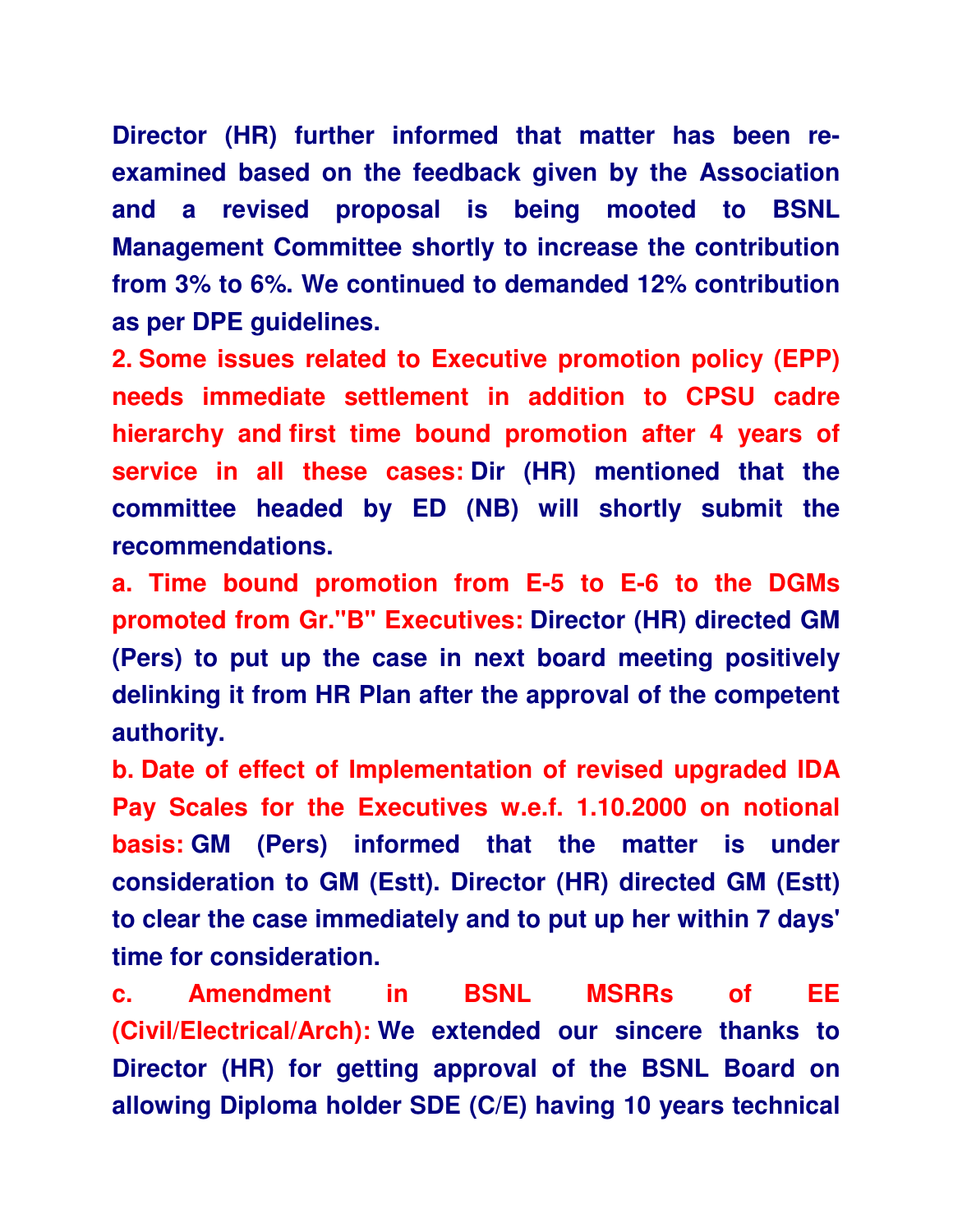**experience for the promotion of EE (C/E). But we expressed our concern against the court cases in various courts and requested to get transferred all these court cases in in the Hon'ble PB CAT New Delhi. Dir (HR) assured to direct PGM (BW) for getting transferred all court cases in the Hon'ble PB CAT New Delhi.**

**3. Conduction of various CPCs on a regular basis:**

**a. CPC from JTO to SDE (T) CPC against seniority cum fitness quota: Conduction of DPC for Seniority and fitness quota as per DoPT guidelines for the years 2009-10, 2010-11, 2011-12, 2012-13 and 2013-14 to fill up about 6600 SDEs posts: GM (Pers) informed that the draft reply has been sent to Kerala Circle for further submission to Hon'ble High Court Kerala and as soon as the stay order is vacated from the Hon'ble HC Kerala, the CPC will be expedited and promotion order of 4000 SDEs will be issued immediately.** 

**GM (Pers) further mentioned that in the stay order granted by Hon`ble CAT Chandigarh on promotion from JTO to SDE Telecom has been clubbed with AO to CAO court case and one Advocate has been nominated to take legal opinion from ASG/SG on the issue of SC/ST roster implementations on promotions the meeting with the nominated Advocate has been fixed up tomorrow to explain the case. Dir (HR), directed GM (Pers) to monitor the case closely and ensure an early solution.**

**b. CPC from SDE (T)/DE(Adhoc) to DE Regular: Immediate CPC to fill up the left out about 11 DEs Posts and about 750**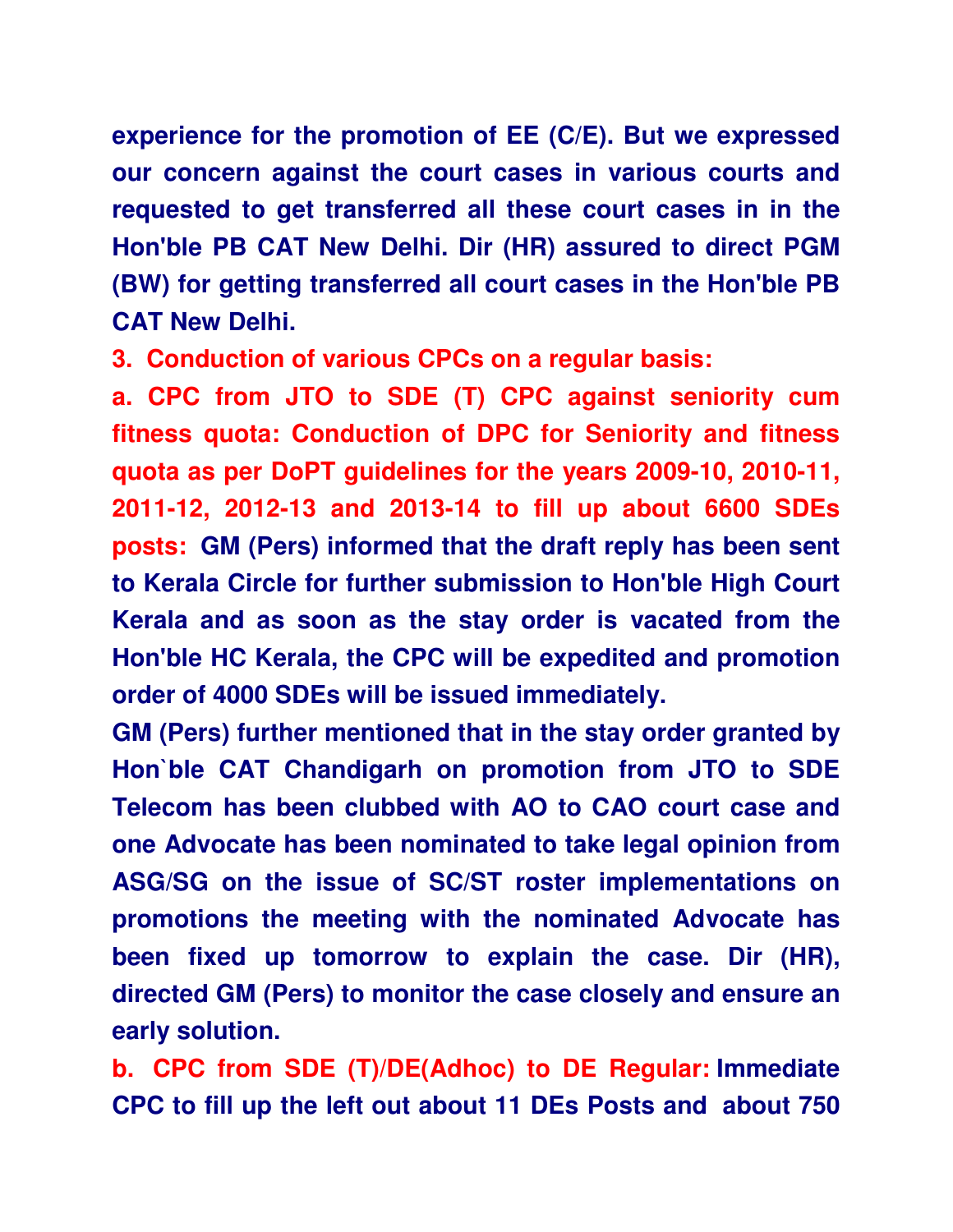**DEs posts on regular basis up to the vacancies of year 2013- 14.**

**GM (Pers) informed that 11 DE's Promotion order of left out cases will be issued shortly and about 750 DEs promotion order on regular basis will be issued before 31st October, 2015 in case ACRs / VCRs are received, about 300 VCRs have been received.** 

**c. CPC from DE to DGM (Engg.) on Adhoc/Regular basis to fill up about 700 DGM vacant posts: GM (Pers) informed that CPC work is in progress from DE to DGM and about 300 DGM promotions can be issued before 31st October, 2015 in case the ACRs/VCRs of the concerned DEs are received in Pers Cell, about 186 VCRs have been received.**

**d. CPC from JAO to AO and AO to CAO to fill up the vacant posts: Director (HR) assured to direct GM (FP) to expedite CPCs from JAO to AO and AO to CAO. She also directed GM (Pers) to sit with GM (FP) and ensure common reply to the Hon'ble CAT Chandigarh on SC/ST Roaster implementation. She assured an early action in this regard.**

**e. CPC from DGM (F)-Adhoc to DGM (F) - Regular basis: Director (HR) informed that the CPC work is in progress in SEA Cell & promotion orders will be issued shortly.**

**f. \CPCs from JTO (C/E) to SDE (C/E) and SDE(C/E) to EE(C/E): Director (HR) mentioned that CPCs from JTO(C/E) to SDE(C/E) are in progress. And the CPCs from SDE(C/E) to EE(C/E) have been initiated to fill up the vacant EE(C/E) posts**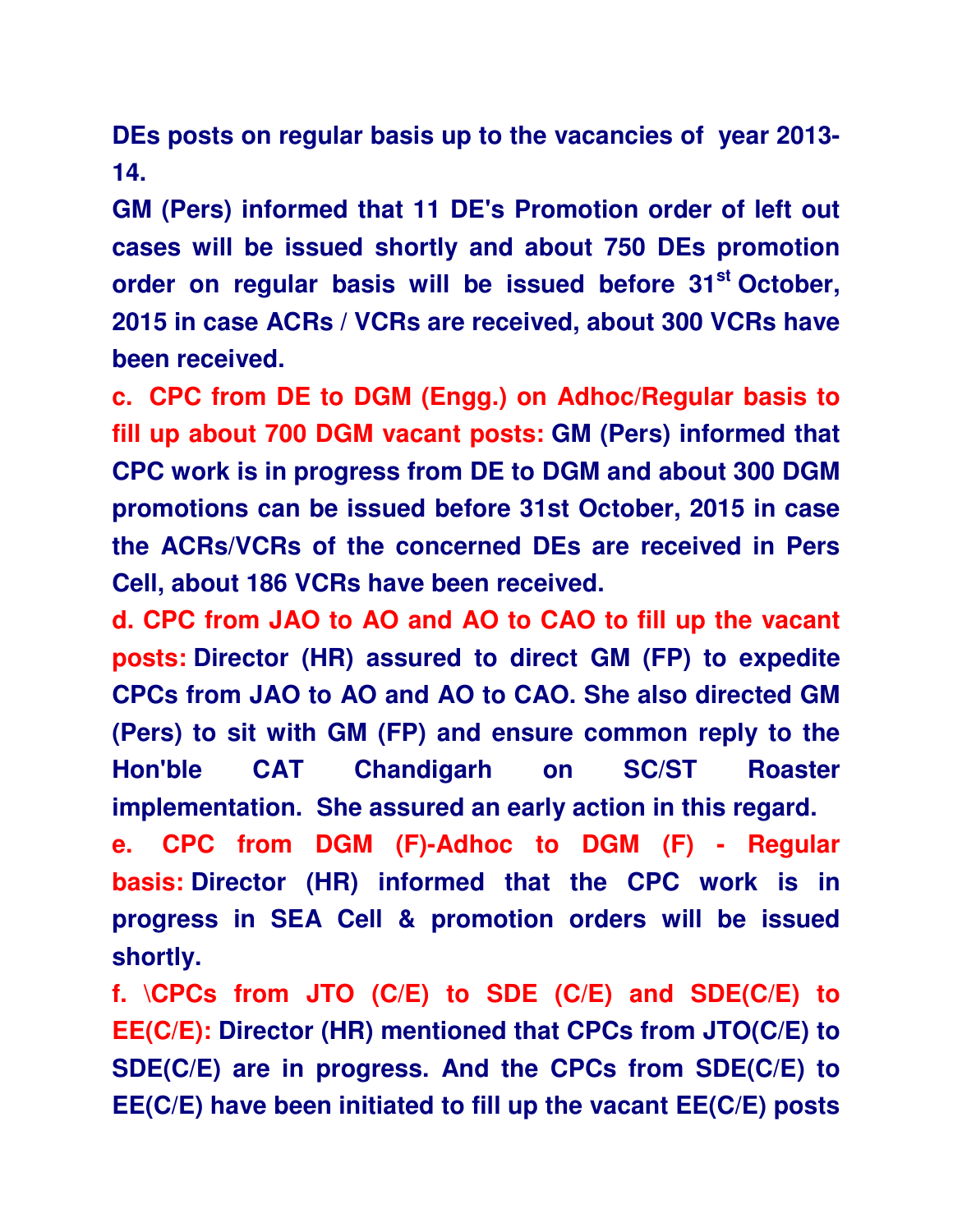**and after the vacation of stay order the promotion orders will be issued.**

**g. CPCs from JTO (TF) to SDE (TF), SDE (TF) to DE/AGM (TF) and LDCE from JTO (TF) to SDEs (TF): We extended thanks for issuing 12 DGM promotion orders in Telecom. Factory Wing and requested to expedite CPCs to fill up the SDE(TF) and AGM(TF) posts and to notified LDCE from JTO(TF) to SDE(TF) immediately Dir (HR) directed GM(Pers) to send the requisition to recruitment cell for the notification of LDCE immediately and GM (Pers) informed that SDE (TF) to AGM(TF) CPC has been expedited and shortly promotion order will be issued.**

**h. Promotion from Assistants to Section officers and Personal Assistant to Private Secretaries, SO to AGM and AGM to DGM in the erstwhile CSS and CSSS: GM (Pers) apprised that the promotions are up to date i.e. promotion from AM to DM- finalized and settled, promotion from PA to PS- LICE proposal already sent to DE section. To be notified shortly and examination is to be held in the 3rd qtr of this year as proposed by DE section, promotion from SO to AGM-Finalized and settled, promotion from AGM to DGM- Finalized and settled.**

**3. Post based promotions for PA/PS, common recruitment rules and nomenclature and introduction of promotion policy for stenos (dying cadre): GM(Pers) informed that reports about number of posts in various circles have been received and case will be presented before committee headed by ED**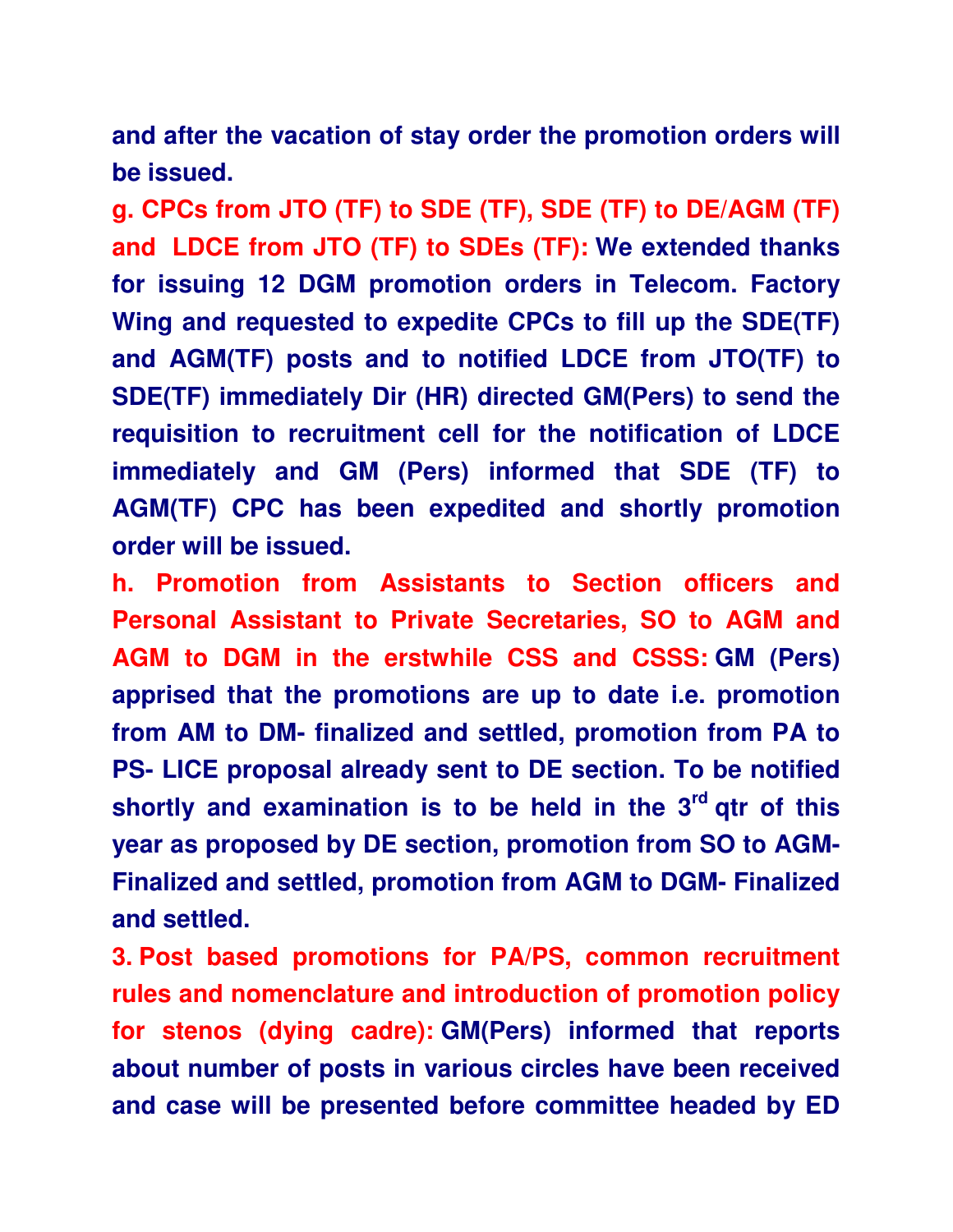**(CN) shortly. Dir (HR) directed GM (Pers) to ensure submission of committee report within one month period to the competent authority.**

**4. Restructuring of AD(OL) Cadre:- The committee constituted under the Chairmanship of Shri Harsh Wardhan Addl. GM(CP&M) BSNL CO. has submitted the report to the competent authority to revise the pay scale of Rajbhasha Adhikari at PAR with SDE/AO Scale. Shortly the case will be put up to the competent authority for approval. We have demanded to restructure the cadre by change of designation as AD(OL) and to ensure promotion up to DD(OL) STS Grade. GM (Pers) informed that the committee recommendation on restructuring of AD (OL) Cadre has been processed to the competent authority for approval and shortly the issue will be resolved after the approval of the BSNL Board. Dir (HR) assured an early decision in this regard.**

**5. Immediate implementation of digital signature by all circles with respect to EPF cases settlement of BSNL recruited employees, resolution of all EPF Anomalies, and EPF contribution during training period: Director (HR) further mentioned that the anomalies in the EPF for direct recruit executives are being resolved and the EPF contribution during the training period is being paid.**

**6. Promotions through LDCE in SDE cadre: We requested for early declaration of result for last LDCE and conduction of LDCE for promotion from JTO (T) to SDE (T) for the vacancy available till date.**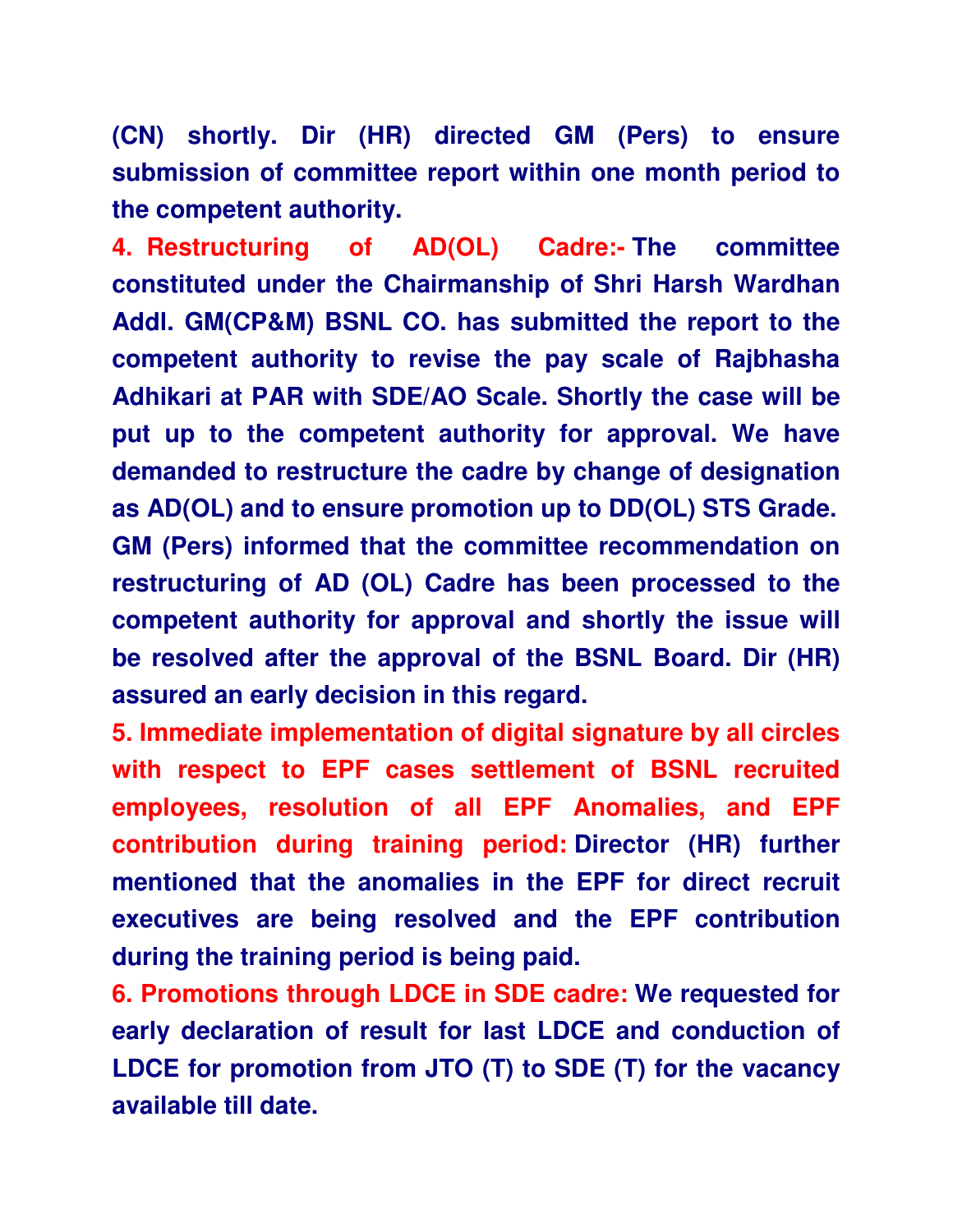**GM (Pers) informed that an expert committee has been constituted to examine the grievances of the candidates and now the Answer key has been finalized and will be published shortly. The result is being prepared but the results will be declared only after clearance from Hon'ble CAT Chandigarh on SC/ST roaster implementation on promotions.**

**7. Settlement of pay anomaly cases wherein senior Executives are drawing less pay than their juniors and antedating of pay: AIBSNLEA pleaded to implement the Honorable Supreme Court judgment allowing stepping up of pay to all affected executives as the AIBSNLEA was party in the Apex court. Case of 124 executives decided based on court judgement. However as discussed in the meeting with Dir (HR) and union the case is to be seen in generality and gentility. GM (Pers) informed that the information of the eligible executives has been called from Circle to calculate the financial implications. We pleaded that information about retires is also required to be taken from Circles. Dir (HR), directed GM (Pers) to look into the matter.**

**Regarding antedating of pay, Director (HR) directed GM (Estt.) to hold further discussions with the association separately to resolve the issue at the earliest.**

**On the issue of an increment @ 3% at the time of executive time bound upgradation on their basic pay on time bound**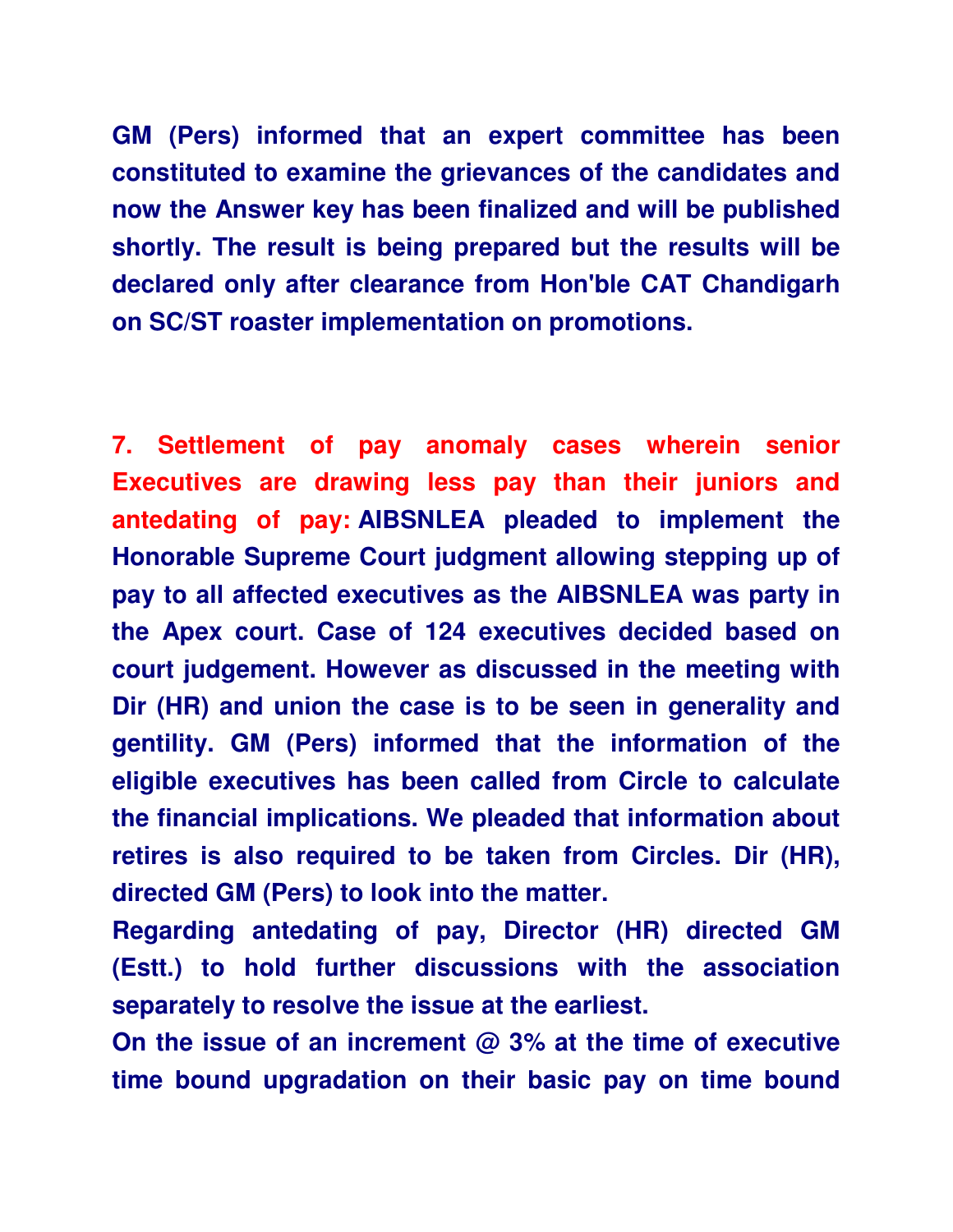**promotion and subsequently 3% increment benefit on vertical promotion, GM (Estt) informed that the case has been sent to EF Cell for financial concurrence and after receiving it the necessary orders will be issued in this regard.**

**8. E1+5 Increments benefit to JTO (SRD), JAOs 2013 batch and PAs: The BSNL Management Committee has cleared the proposal of E1+5 Increments benefit to JTO (SRD), JAOs 2013 batch and PAs which is pending for BSNL Board approval.**

**Director (HR) directed GM(Estt.) to put up the case in the next board meeting positively de-linking from HR plan approval.**

**9. Early finalization of New SDE RR-2014 & JTO RRs-2014 (without degradation of Scale & Qualification) and in line with the suggestions submitted by associations: Director (HR) informed that the SDE RR-2014 has been resubmitted before BSNL Board de linking from HR plan. Earlier Board had returned the case with remarks. To be decided after approval of HR plan. We extended our thanks for getting approve JTO (RR) in the last board meeting and requested to initiate the process of regularization of officiating JTOs and to conduct LICE. GM(Estt) confirmed that yesterday only the minutes of BSNL Board meeting has been received in the estt. Cell and shortly necessary action for regularization of officiating JTOs and conduction of LICE will be initiated.**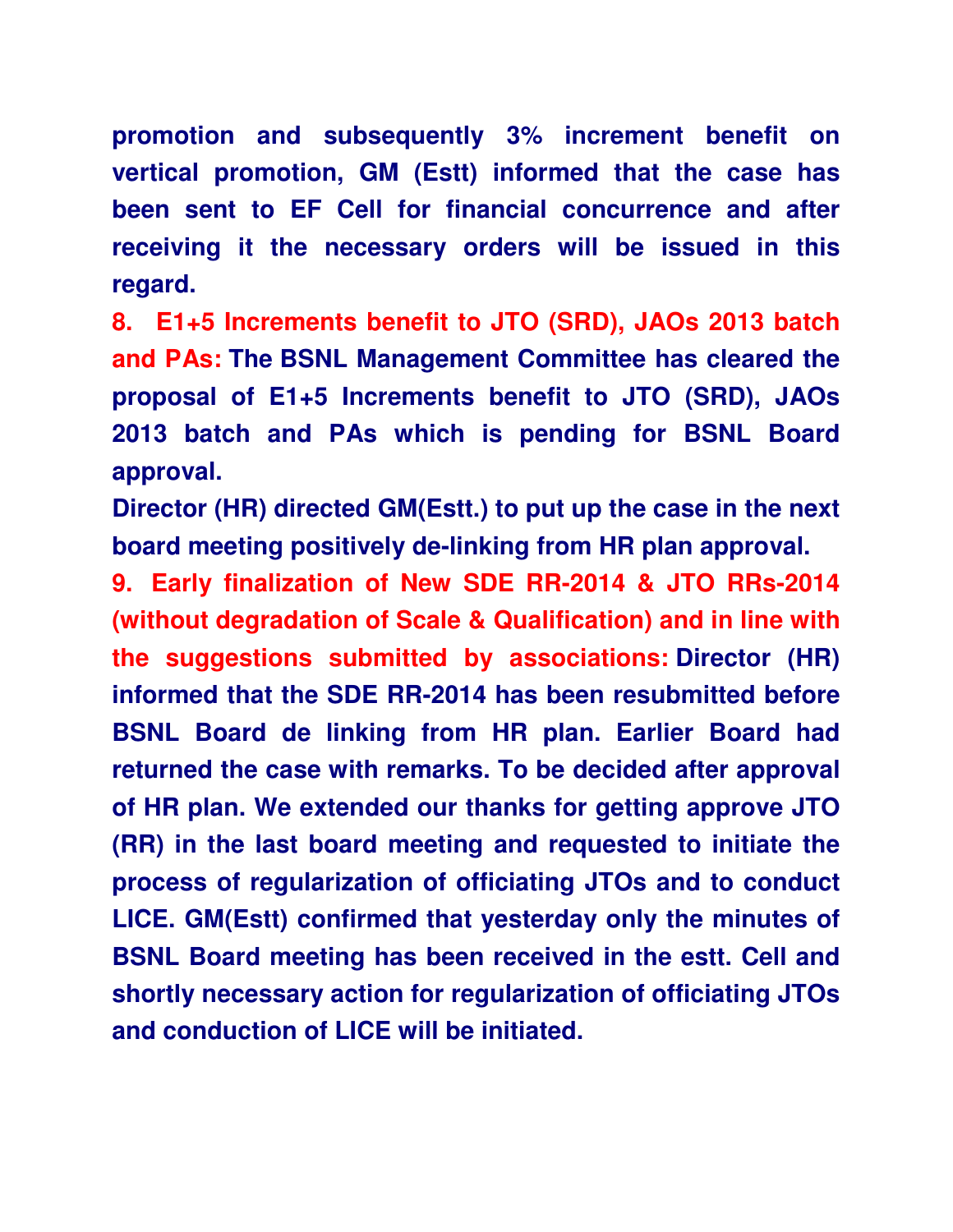**10. Recovery/ Reduction in pay and committee on officiating pay fixation: Committee reconstituted and first meeting held on 10th August 2015 .**

**11. Request for fixation of pay in respect of departmental outsiders (TTAs) appointed as JTOs through JTO Direct recruitment 2007- Issuance of clarification regarding: TTA to JTO (Direct) quota pay fixation case: We pleaded to allow to exercise option on promotion to the JTOs recruited under Direct Quota after technical resignation from TTA Cadre as per DOP&T guidelines and other PSUs HR policies on the matter. Dir (HR) further directed GM(Estt.) to examine the case in detail for an early decision as per the documents submitted by association side.**

**12. Improvement in the revised policy for service GSM, RSRTC & Broadband to Executive:**

**a) Enhancement of 200 free calls limit per month on RSTC & enhancement of free call limit on GSM Telephone connection to STS level officers from 500 to 800 calls.**

**b) Rent free broadband service connection to all executive with BSNL 750 Plan. Sr. GM (Admn) has processed the case to the competent authority for rent free Broadband connection**

**c) All the BSNL Executive should be provided GSM handsets of the cost Rs. 3000/-Rs. 4000/- & Rs. 5000/- to the JTO/SDE/DE level executive instead of Rs.1500/-, Rs. 2500, Rs.3500/- respectively.**